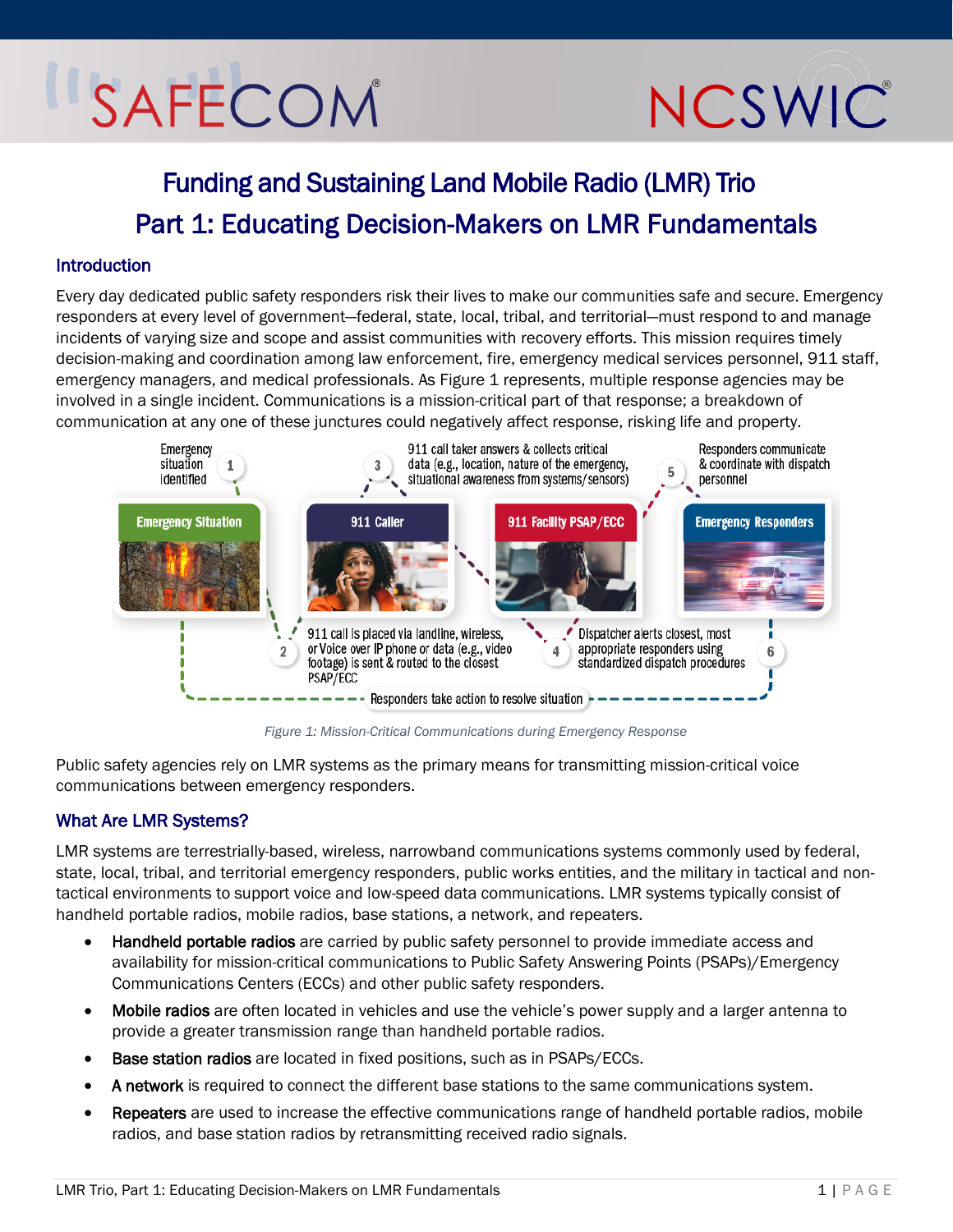[Figure 2](#page-1-0) depicts a basic LMR system and shows the flow of communication between emergency responders using portable or mobile radios, which are connected to a network of base stations, towers, and repeaters.



*Figure 2: Basic Components of an LMR System*

<span id="page-1-0"></span>Since the 1930s, public safety officials have deployed LMR to support mission-critical voice communications. Over time, many public safety agencies have migrated from basic LMR systems to more advanced communications systems. Many agencies have transitioned from basic, conventional systems to more complex trunked systems. Conventional radio systems have dedicated frequencies and channels assigned to individual groups of users. When a user selects a channel and makes a call, other group members cannot use the channel until the transmission is complete. Trunked systems are computer-controlled and assign a pool of channels for use by multiple individuals, agencies, or departments. When users make a call on a trunked system, the system automatically selects an available channel, leaving the remaining channels open for others. While trunked systems are more complex and require more infrastructure than conventional systems, they allow a large group of users to share channels, increase capacity and interoperability, reduce congestion, and enable the more efficient use of communication channels.[1](#page-1-2)

Some states, regions, and large urban areas have migrated their LMR systems supporting networks from basic systems to computer-based, or Internet Protocol (IP)-based systems, which has allowed agencies to increase capacity and connectivity (i.e., the number of users on a system), enhance capabilities, and improve interoperability. [Figure 3](#page-1-1) provides an example of a regional or statewide IP network.



*Figure 3: Example of a Regional or Statewide IP Network*

<span id="page-1-2"></span><span id="page-1-1"></span><sup>1</sup> "First Responders: Much Work Remains to Improve Communications Interoperability." *GAO-07-301*: Published: April 2, 2007. [gao.gov/products/GAO-07-301.](https://www.gao.gov/products/GAO-07-301)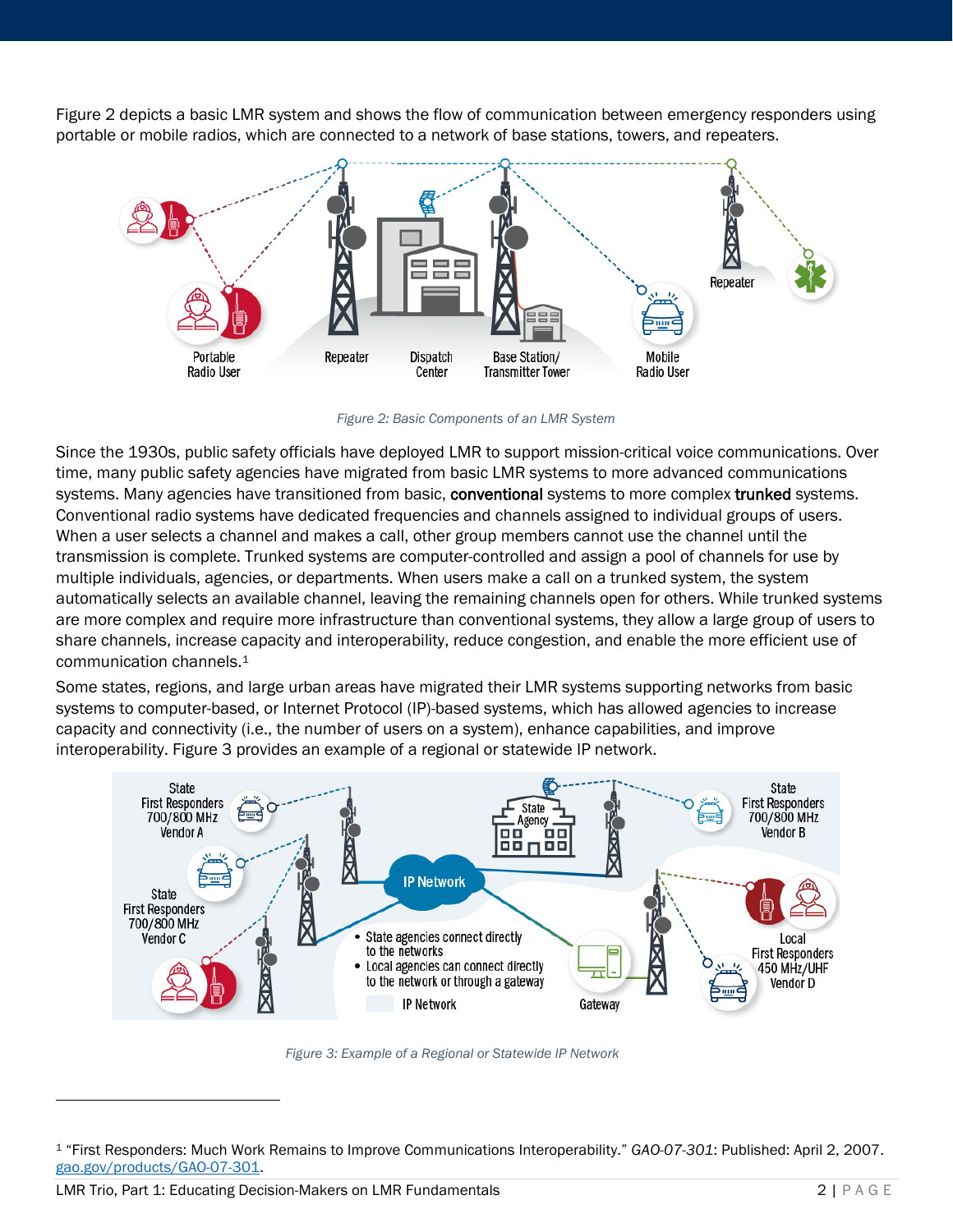#### Why Are LMR Systems Important?

LMR systems are part of the multi-path approach to mission-critical communications. LMR systems continue to be the primary voice communications pathway for public safety personnel. Systems are designed and implemented to meet the unique needs of public safety, and deliver secure, reliable, mission-critical voice communications in a variety of environments, scenarios, and emergencies. Public safety personnel have used LMR technologies for many years as they provide the most reliable and highly available means of voice communications for public safety.

LMR technologies have been enhanced to provide mission-critical features. LMR technology has progressed over time from conventional analog voice service to complex systems incorporating digital protocols and trunking features that enable such features as rapid call-setup, group calling capabilities, high-quality audio, and tiered priority access to end-users. These enhancements have improved the interoperability, spectral efficiency, security, reliability, redundancy, and functionality of voice and low-speed data communications for public safety and public services personnel.

Public safety agencies are proficient in the use of LMR technologies. LMR technologies' features and functions have been integrated into response protocols and training curriculum and tested through planned exercises and realworld events. While new technologies are entering the market every day, emergency responders are most familiar with how LMR technologies work. This familiarity has helped public safety agencies plan for various scenarios and execute effective response operations using the unique features and functions of LMR.

Federal, state, local, tribal, and territorial agencies have invested billions of dollars in LMR infrastructure. The federal government has provided billions of dollars in grant funding coupled with state, local, tribal, and territorial government funds to install, expand, and enhance LMR systems. Individual states, localities, and regions have also devoted public funding to communications systems enhancements. Agencies and jurisdictions have worked together to leverage existing infrastructure, connect and expand LMR systems, and create networks of communications systems—a "systems of systems" environment. State, local, tribal, and territorial governments are continually upgrading these systems to improve interoperability, capabilities, coverage, and capacity while extending the return on investments. These systems are in place and provide proven, reliable, and redundant public safety communications support.

#### Current Challenges to Consider When Upgrading LMR Systems

Agencies have a variety of communications systems in place today as a result of LMR system and technological evolutions over the past several decades. Some agencies have basic LMR systems in place, while other agencies have implemented more advanced systems. Not all systems are compatible with each other, sometimes inhibiting public safety responders and officials' ability to talk to each other during routine and emergency incidents. Below are some of the challenges facing agencies and jurisdictions interested in upgrading public safety communications systems:

- Agency-specific systems have been designed to meet specific agency missions in defined geographic areas. Vendors historically offered customized and proprietary LMR systems and equipment designed to serve unique agency missions; vendors often built systems with proprietary features and functions and offered vendor-specific solutions that served single agency missions and needs, but may not have been compatible with surrounding systems. As a result, these siloed LMR systems may reduce communications interoperability with other agencies and neighboring jurisdictions.
- Spectrum issues can arise when agencies and jurisdictions secure licenses to operate their communications systems on the radio spectrum. The Federal Communications Commission assigns spectrum to public safety agencies according to their needs and use. Public safety communications systems operate on different spectrum frequencies (e.g., very high frequency [VHF], ultra-high frequency [UHF], 700 megahertz [MHz], 800 MHz). Systems that operate on different frequencies are not always interoperable. Agencies often invest in a combination of technologies that connect disparate systems to enable interoperability between systems, frequencies, and responders.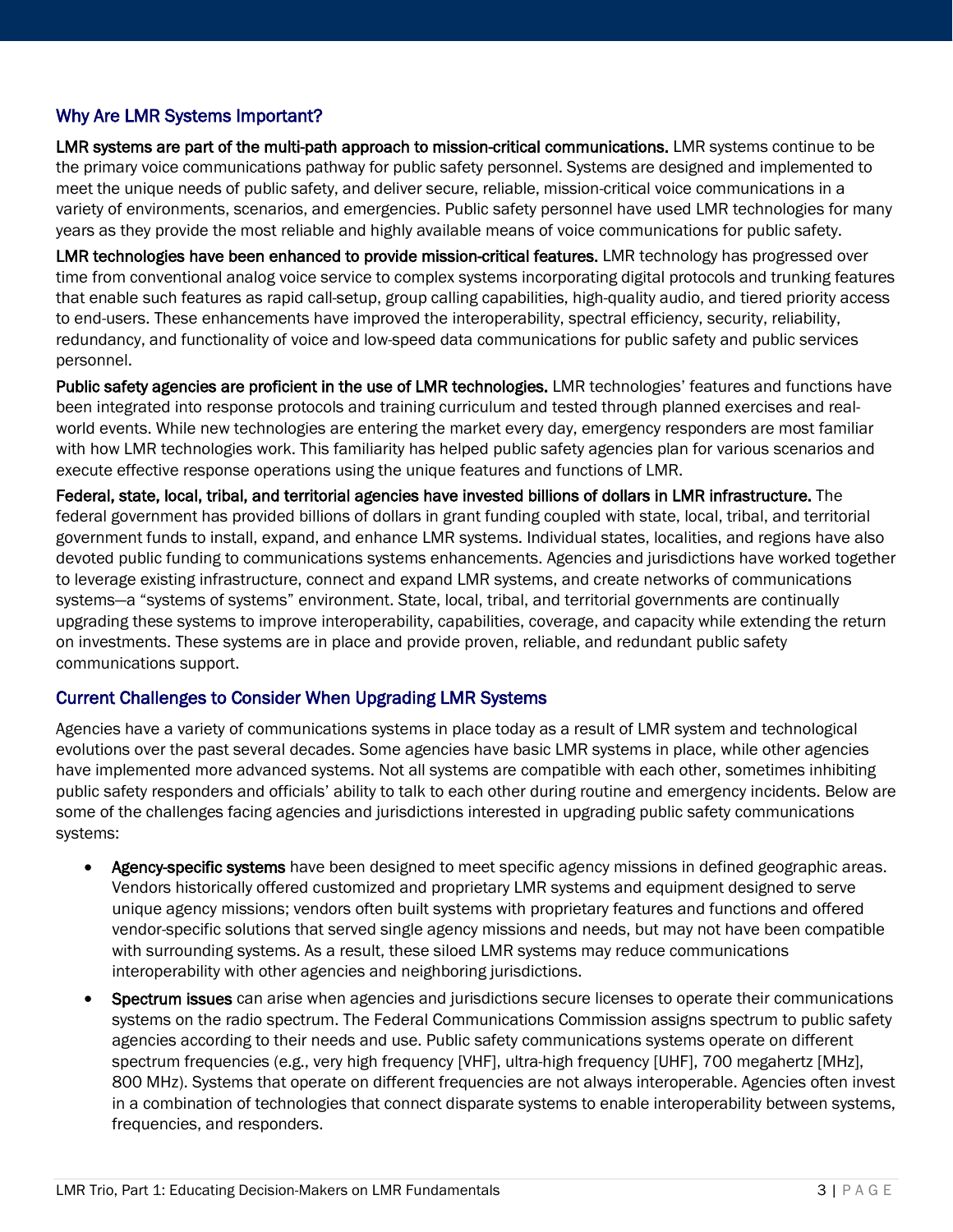- Non-standards-based systems that are vendor-specific or customized, and therefore are incompatible with neighboring public safety LMR systems. Over the past 25 years, public safety agencies have embraced and are building accredited technical standards-based systems that are compliant with the Project 25 (P25) Suite of Standards.
- Advanced technologies that may not be backward compatible with current systems, including advanced LMR features, IP or computer-based systems, and broadband technologies that cannot interoperate with older LMR systems. This incompatibility results in proliferating interoperability issues until accredited technical standards are in place to facilitate connections between existing and new capabilities.
- Lack of redundancy/backup communications solutions that include commercial cellular voice and data networks as the primary or only backup source; these networks may be overwhelmed by system outages, congestion, and capacity issues during emergencies. As a result, emergency response may be hindered without call prioritization for responders or access to redundant communications systems.
- Encrypted communications that are proprietary or not standardized, prohibiting interoperability with radios that are not encrypted in the same manner; if encryption is used, it should be accredited, technical standards-based, and implemented inclusively among the collaborating agencies and jurisdictions to ensure existing interoperability is maintained.
- Cybersecurity risks continue to impact LMR systems through jamming, eavesdropping, and denial of service. While traditional systems have limited means of cyber entry, interconnection with IP-networks poses an exponentially increased risk. Public safety agencies must implement and maintain a robust cybersecurity posture.

#### Guidance for Agencies Interested in Upgrading LMR Systems

To overcome these challenges, the federal government provides grant funding and guidance to states, localities, tribes, and territories. The Cybersecurity and Infrastructure Security Agency (CISA) collaborates with SAFECOM and the National Council of Statewide Interoperability Coordinators (NCSWIC) to develop the annual *[SAFECOM Guidance](https://www.cisa.gov/safecom/funding)  [on Emergency Communications Grants](https://www.cisa.gov/safecom/funding) (SAFECOM Guidance)*. The *SAFECOM Guidance* provides recommendations, best practices, and resources to public safety agencies investing federal funds in emergency communications. CISA encourages grant recipients to:

- Review the [National Emergency Communications Plan](https://www.cisa.gov/necp) (NECP) and Statewide Communication [Interoperability Plan](https://www.cisa.gov/statewide-communication-interoperability-plans) (SCIP) to ensure that grant proposals support broader plans to improve communications operability and interoperability across all systems and users.
- Coordinate with Statewide Interoperability Coordinators (SWICs), who serve as a single point of contact to implement statewide plans and coordinate regional projects.
- Develop standard operating procedures that provide mutually-approved processes to coordinate public safety agencies' resources during any operation.
- Invest in training, exercises, and activities that enhance operational coordination and prepare emergency responders to communicate across agencies.
- Purchase standards-based equipment (e.g., P25 for LMR, Long-Term Evolution for broadband technologies) to ensure public safety systems can interoperate.
- Recognize cybersecurity risks and continually invest in mitigation measures, including activities that encourage continuity and resilience.

State, local, tribal, and territorial governments should reference the *SAFECOM Guidance* when developing emergency communications projects and target federal funding toward the priorities above. In the event grant funding is unavailable, public safety agencies must identify alternative funding sources in their community. SAFECOM and NCSIWC developed the *[Funding Mechanisms Guide for Public Safety Communications](https://www.cisa.gov/safecom/funding)*, highlighting strengths, challenges, opportunities, and other considerations for funding sources to help agencies determine if certain mechanisms are suitable for their jurisdiction.